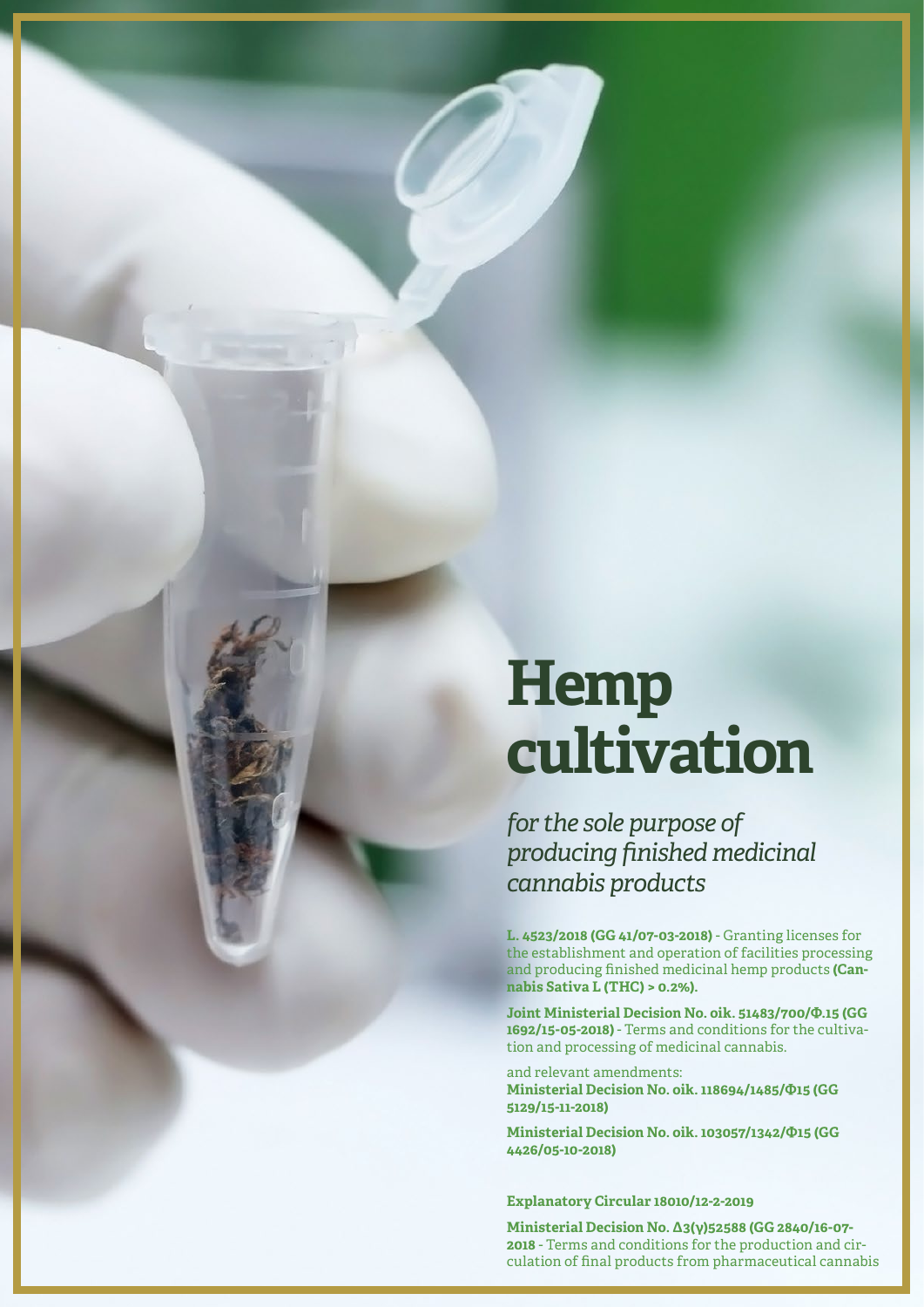# **Innovative regulation**

- » By way of exception, natural and legal entities are granted the option of cannabis cultivation for the sole purpose of producing finished medicinal cannabis products to supply the state monopoly and make them available to patients or export them for medical purposes
- » Access to cannabis of a specific strain (Cannabis Sativa L with more than 0.2% tetrahydrocannabinol (THC) content) and exclusively for medical purposes.
- » Cannabis still remains in the set of addictive substances, therefore the licence for installation and/or operation is granted under strict terms and conditions
- » The approval of production, possession, transportation, storage, supply of raw materials and substances, as well as the establishment and operation of a facility for the processing and production of finished medicinal products can be obtained by a joint decision of the Ministers of Development & Investments, of Health, and of Rural Development and Food
- » The licence is non-transferable
- Storage, security and delivery specifications



## **The Benefits from the legislation for the medicinal cannabis:**

- » Access of the country's patients to finished cannabis medicinal products given the therapeutic properties of cannabis in specific cases
- » Natural persons and legal entities are allowed to cultivate cannabis varieties for the processing of raw materials and of these substances in general for the sole purpose of producing finished products of medicinal cannabis in Greece, investing in securing the appropriate space and establishing cultivation and processing facilities
- » Creation of new jobs that will contribute to the growth of the economy in a cutting-edge sector that makes the most of the comparative, productive advantages of the country
- » Economic benefits for the State from the exports of finished medicinal cannabis products, and the taxation of economic activities in the sector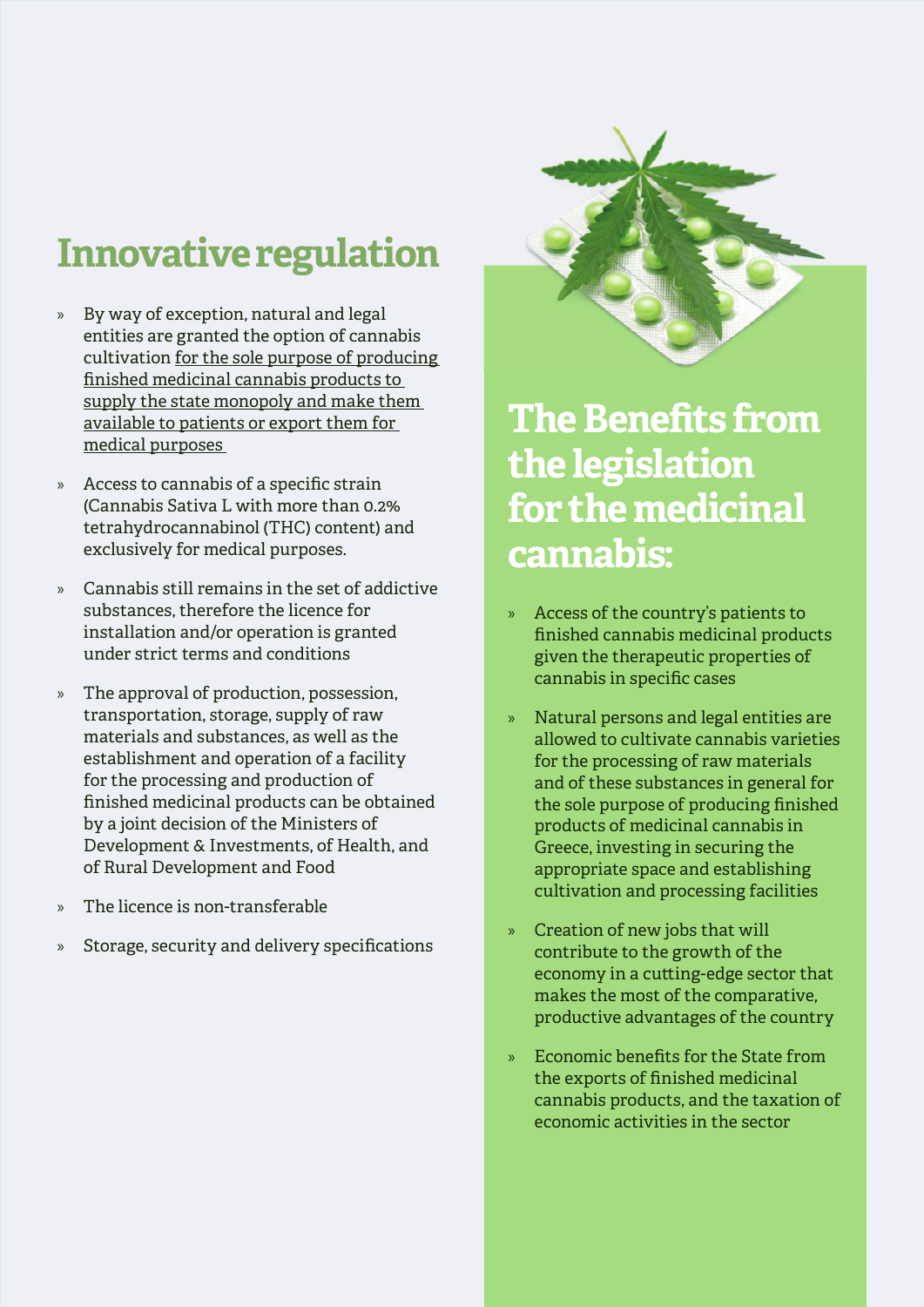## **Beneficiaries**

#### **Natural persons or legal entities, residing either in Greece or abroad**, provided that:

- » they or the persons involved in the administration or management thereof (in the case of legal entities) or the employees/workers in cultivation areas and in processing, treatment and storage facilities, or the transport drivers employed **have not been convicted of or indicted by final ruling** for a felony, or any penalty for specific crimes (e.g. theft, embezzlement, fraud, extortion, forgery, etc.) **and are not placed under judicial support (curatorship) (privative or auxiliary, complete or partial)**
- » legal entities with registered headquarters abroad, which have authorized a **tax and procedural representative in Greece.**  Persons that come from non-EU countries must reside permanently in Greece or have their head offices in Greece
- » the activity must extend over a **single, enclosed area, stretching over a minimum surface area of 4 stremma (approx. 1 acre)**, and the cultivated area must be **closed**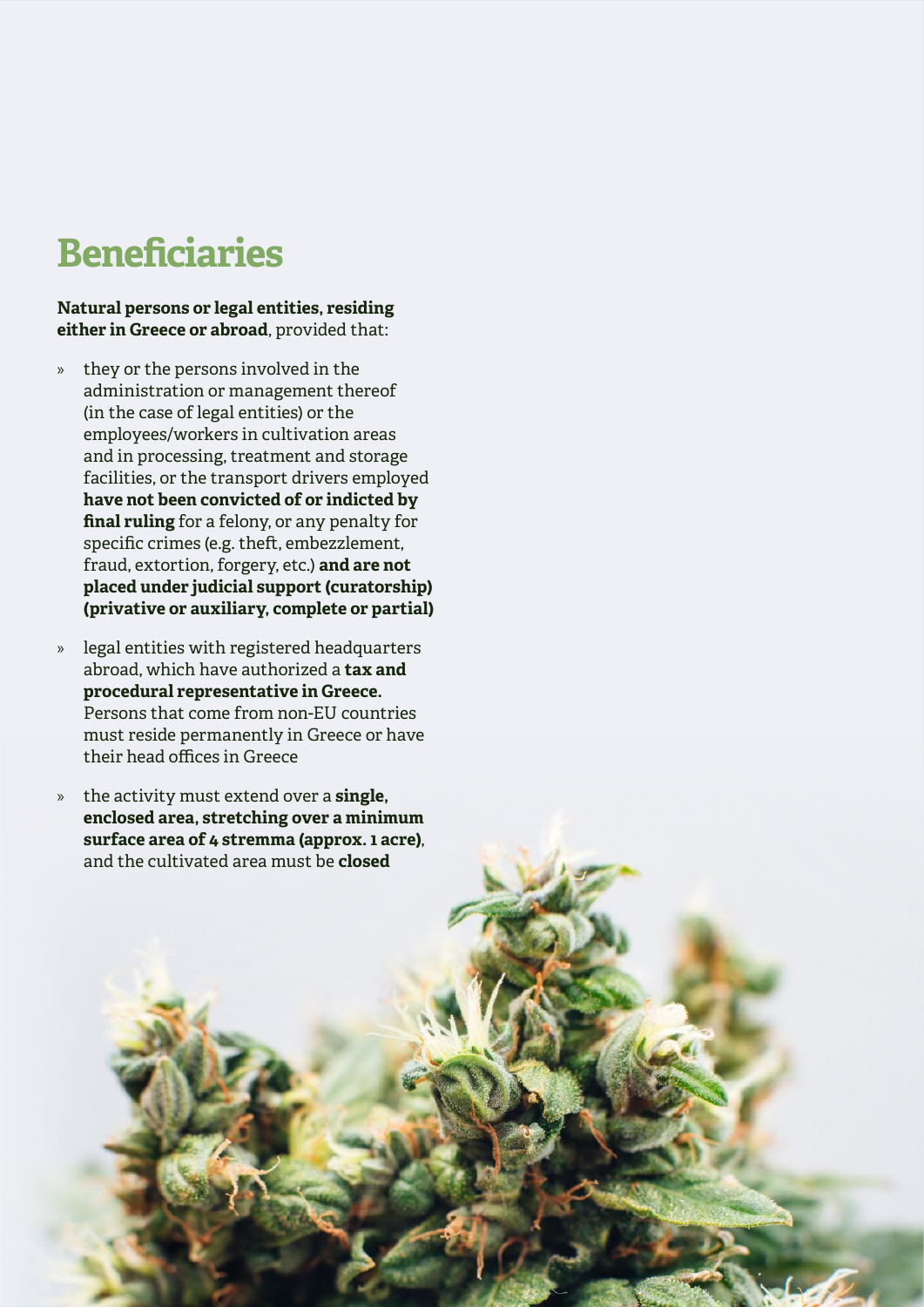#### **Facilities approval procedure**

- » Submission of the M.D Annex I questionnaire (No. 51483/700/Φ.15) to the Directorate of Licensing of Businesses and Business Parks, General Secretariat for Industry
- » Submission of supporting documents in digital and printed form
- » The Directorate of Licensing of the General Secretariat for Industry shall forward a digital copy accompanied by a copy of the submitted questionnaire to each of the relevant departments of the Ministry of Rural Development and Food, the Ministry of Health /National Organization for Medicines (E.O.F.) and the Hellenic Police
- » The facilities approval is granted following a decision by the Ministers of Development & Investments, Health, and Rural Development and Food, within 30 days after filing a complete dossier and is valid for five (5) years
- » An on-site inspection is conducted by the Licensing Directorate within fifteen (15) days after the facilities approval has been granted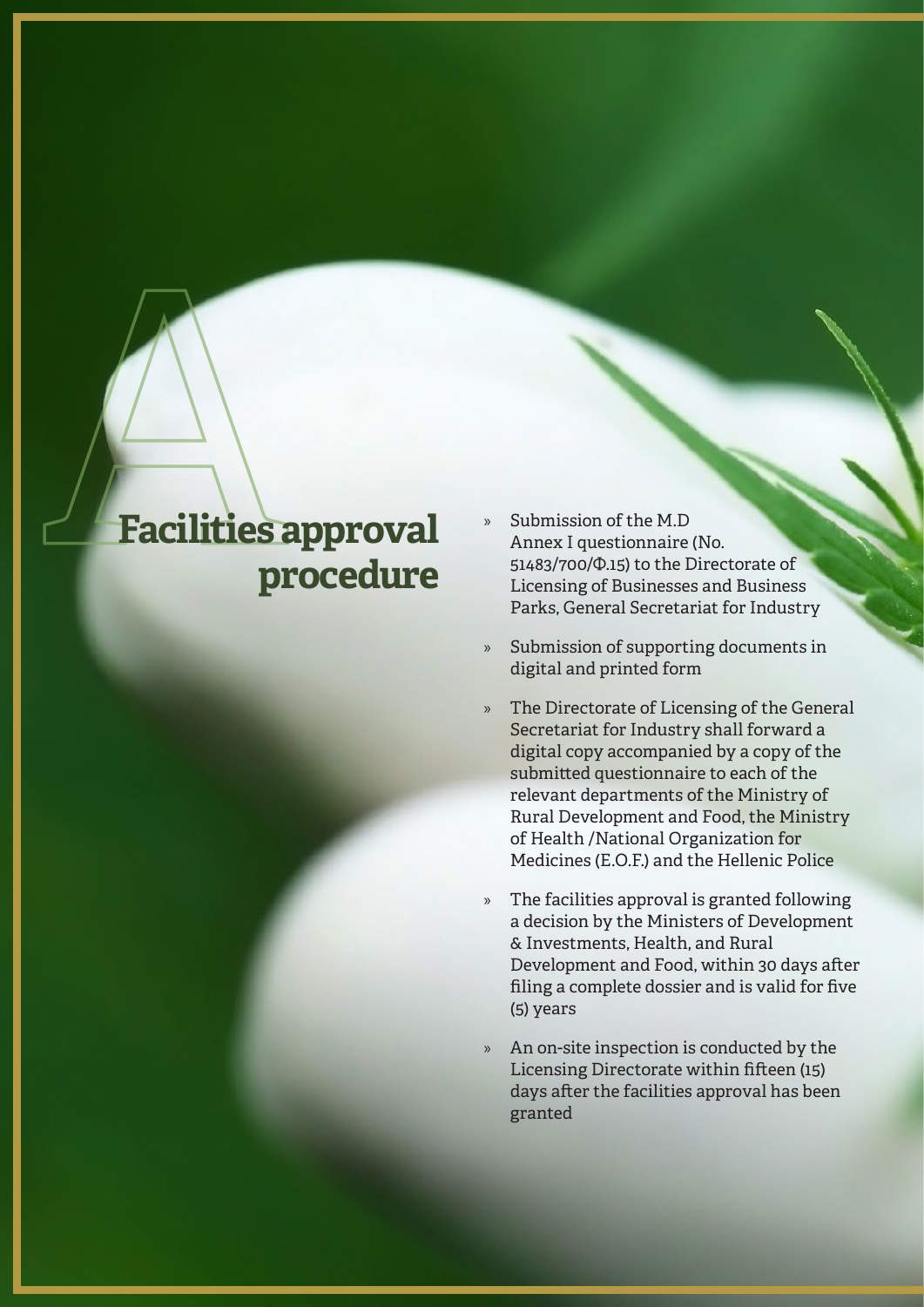

#### **Required Documentation for the facilities approval**

- 1. Land use certificate by the relevant land registry agency accompanied by the submitted topographic diagram used for its issuance
- 2. Decision for the Approval of Environmental Terms (AEPO) or Standard Environmental Commitments (PPD), where deemed necessary
- 3. Copy of identity card or valid passport of the applicant natural persons or the natural persons involved in the administration or management of the applicant legal entity. For legal entities, the aforementioned document is submitted: for all the members of the Board of Directors (SA), or for all the partners (GP, LTD,P.C.) or for all the members of the consortium (joint venture)
- 4. Non judicial support certificate for applicant natural persons or the natural persons involved in the administration or management of the applicant legal entities
- 5. A copy of the criminal record for general use of the applicant natural persons, or the natural persons involved in the administration or management of the applicant legal entities
- 6. An affirmation in lieu by the applicants certifying that they have not been indicted by final ruling for the offenses in par. 5 of Article 2A of Law 4139/2013 for the applicant natural persons or the natural persons involved in the administration or management of the applicant legal entities.
- 7. An affirmation in lieu by the applicant natural persons or the persons involved in the administration of the applicant legal entities as to their status as «beneficiaries», according to the requirements of the law
- 8. Certificate of non-bankruptcy, non-filing a bankruptcy petition, non-filing a request for conciliation - consolidation, non-filing a request for dissolution and non-dissolution of the legal entity
- 9. Tax and social security clearance certificates of the applicant natural person or legal entity
- 10. Permanent residence certificate for liable persons (persons from non-EU countries)
- 11. Nomination of an authorized a tax and procedural representative, if the applicant has headquarters broad
- 12. An affirmation in lieu of the applicant natural person or the legal representative of the applicant legal entity that there is no school at a distance of less than 1000 m from the boundaries of the site of the unit to be licensed
- 13. A fee of ten thousand (10,000) euros, deposited into the Revenue Number Code 1450189001 (Other Administrative Fees) in favour of the General Secretariat for Industry (Ministry of Development & Investments)
- 14. In the case of applicants coming from countries other than Greece, documentation 5 and 6 is deemed necessary, nevertheless, failing that, an equivalent document issued by a competent judicial or administrative authority of the applicant's Member State or country of origin, officially translated into Greek, need to be submitted. Where the country in question does not issue such documents or certificates, the document or certificate may be replaced by a declaration on oath or, in Member States where there is no provision for declarations on oath, by a solemn declaration made by the person concerned before a competent judicial or administrative authority, a notary or a competent professional or trade body, in the country of origin or provenance.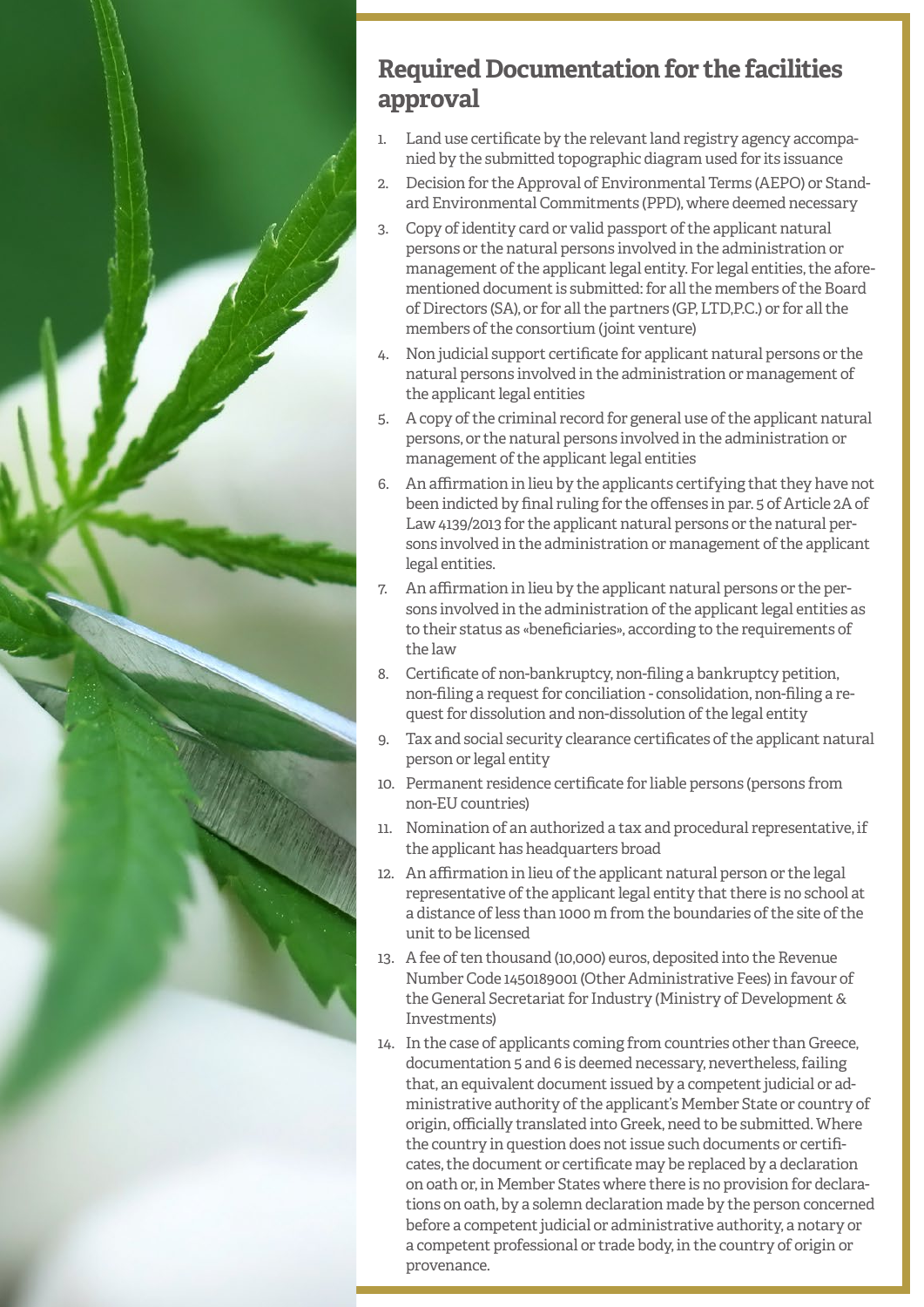## B**Procedure for issuing an authorization to operate**

- » Upon submission of the questionnaire, the applicant submits the supporting documents to the Directorate of Licensing of the General Secretariat for Industry, in both printed and electronic form. An authorization to operate is granted within 30 days after filing a complete dossier and is valid for ten (10) years
- The Directorate of Licensing of the General Secretariat for Industry shall forward a digital copy to each of the relevant departments of the Ministry of Rural Development and Food, the Ministry of Health/National Organization for Medicines (E.O.F.) and the Hellenic Police. The authorization to operate is granted by decision of the Ministers of Development & Investments, Health, and Rural Development and Food within 30 days after filing a complete dossier and is valid for five (10) years
- Within two (2) months after issuing the authorization to operate, the Directorate of Licensing of the General Secretariat for Industry carries out an on-site inspection to assess whether the requirements for granting the authorization to operate are being abided by or not.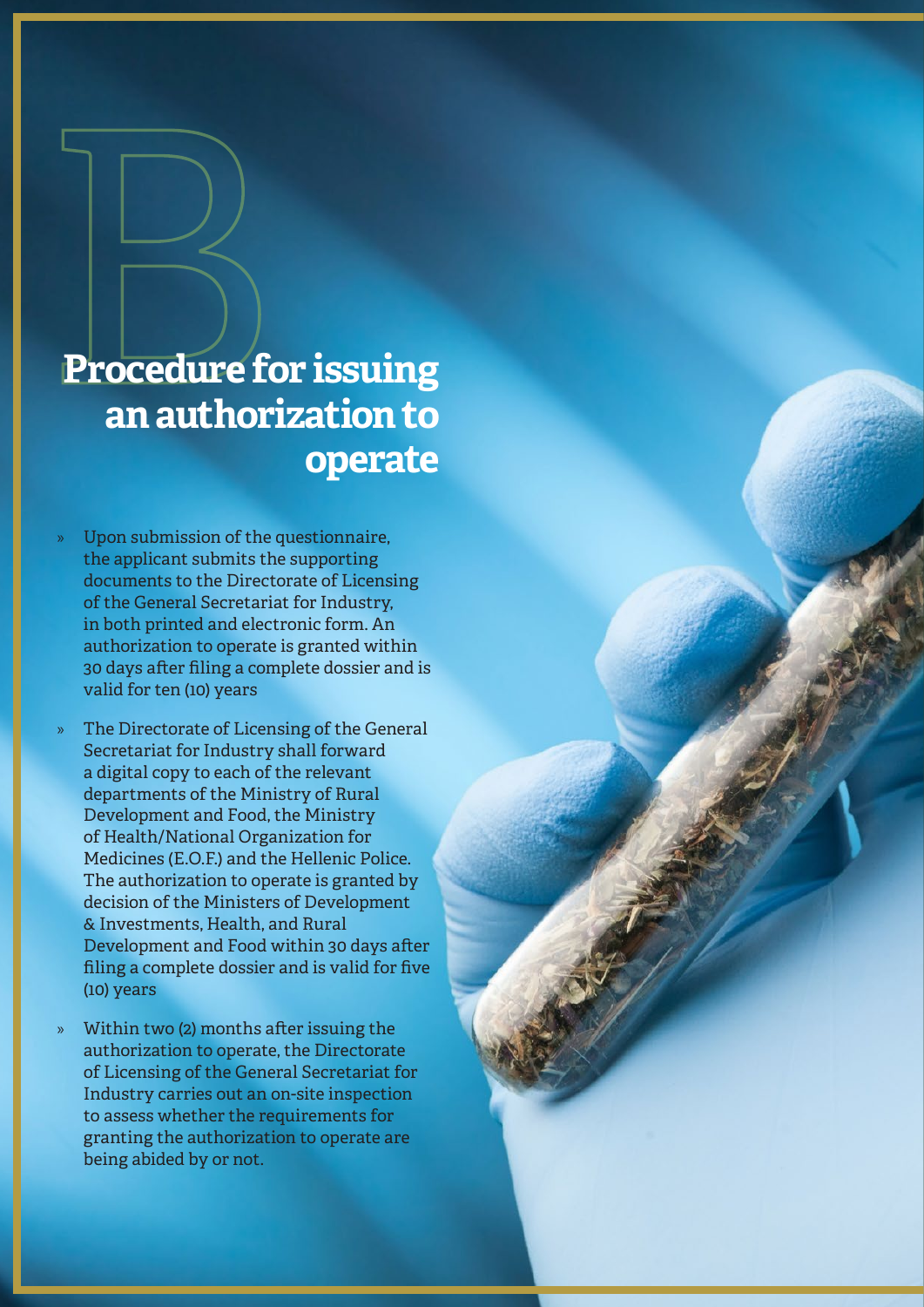

#### **Documents to be submitted for issuing an authorization to operate**

- 1. A certified title of ownership, or a lease contract, or a free-of-charge concession certified by the competent tax authority
- 2. Plan view of the premises
- 3. Certificate of the relevant Security Sub-Division or Security Department that the terms and conditions of safe and secure storage are met
- 4. Greenhouse permit, where required, and a topographic diagram showing the location and size of the cultivated area
- 5. An affirmation in lieu by the body as to the compliance with the legal requirements for those associated with the production facility in any employment capacity whatsoever
- 6. An affirmation in lieu by a statutory engineer with regards to the static structural adequacy, the industrialmanufacturing use of the building, the installation of the mechanical equipment in a main use area (not an auxiliary or communal one), the number of the existing building permit, as well as the non-requirement to issue a new one
- 7. An affirmation in lieu by the body stating how many and what kind of specialised personnel it intends to use by law
- 8. An affirmation in lieu by specialized engineers, as appropriate, that the facilities are in accordance with the facilities approval granted and that the projected works were carried out in accordance with the approved designs
- 9. An affirmation in lieu by the owner and the statutory technician, respectively, regarding the assignment assumption of supervision, operation and maintenance of the facilities
- 10. A copy of the building permit, where required
- 11. An affirmation in lieu that the planned fire protection and prevention measures have been taken
- 12. Certificate of acceptance and certificate of inspection in force for the boilers of the production facility, where required
- 13. LPG tanks inspection certificate in force, where applicable
- 14. An affirmation in lieu by a statutory engineer that the site's traffic connection was carried out in accordance with the approved designs
- 15. A water use permit, if required
- 16. A port facilities construction permit, and a seashore and beach use permit, if required
- 17. A power generator licence, in the event it exists and/or is used
- 18. A fee of ten thousand (10,000) euros, deposited into the Revenue Number Code 1450189001 (Other Administrative Fees) in favour of the General Secretariat for Industry (Ministry of Development & Investments)